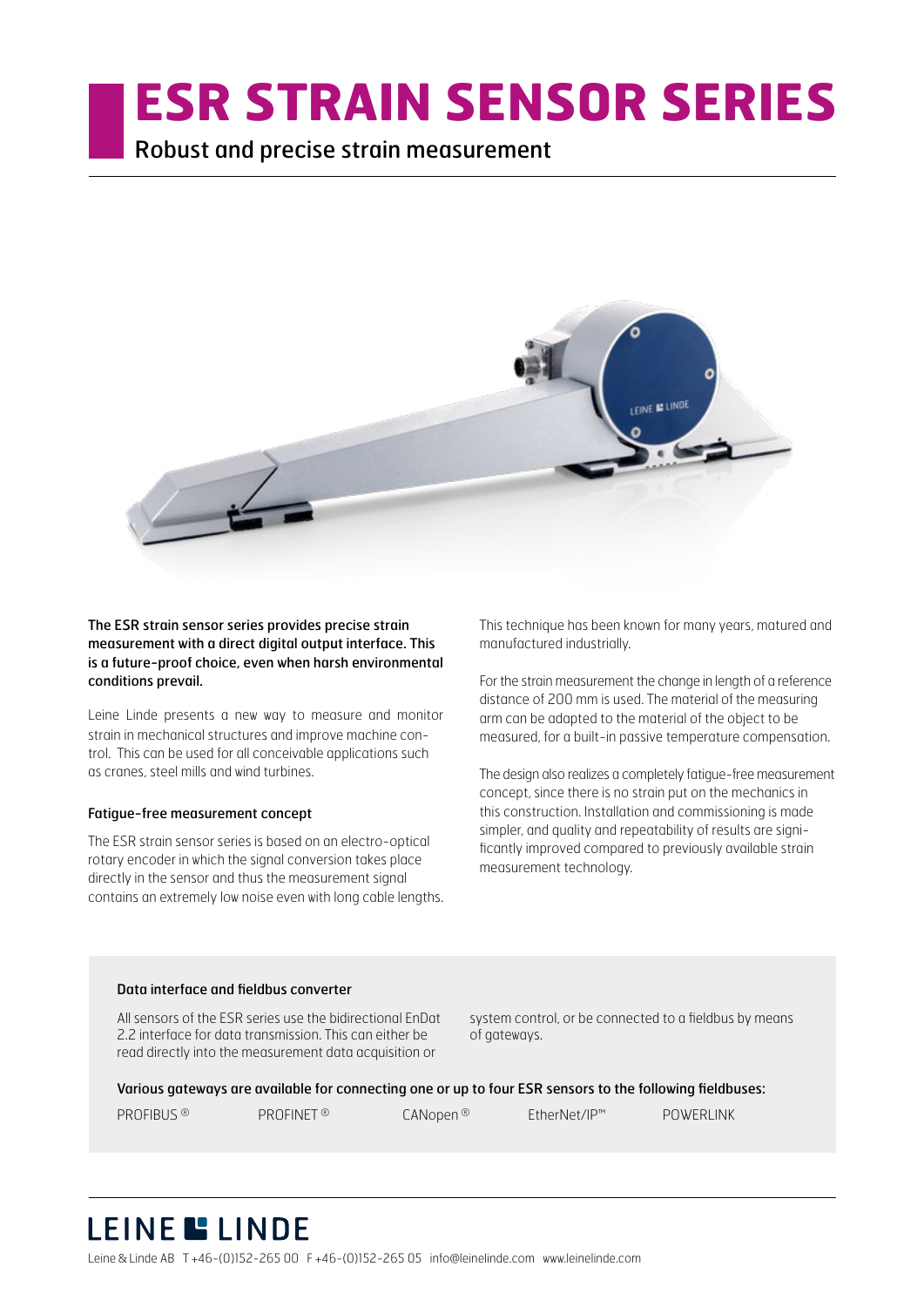#### Sensor parameters

The combination of a high-resolution rotary encoder and the developed mechanics results in a resolution of 5 nm or 0.025 µɛ (µm/m; microstrain) in a measuring range of ± 5 000 µɛ. The mechanically permissible working range is

± 17 500 µɛ. Thanks to the robust sensor construction with a non-slip housing made of aluminum, it is IP 66 protected and can be used in a temperature range from -40 ° C to + 100 ° C.

#### Advantages and benefits of digital strain measurement

In the ESR strain sensors, signal acquisition, digitization and transmission are performed by a highly integrated opto-ASIC. This results in unique advantages for users:

- Very high resolution of the measurement signal leads to more information about the application
- Very low signal noise makes elaborate filtering unnecessary
- Digital interface enables lossless data transmission even with long cable lengths
- CRC-tested data transmission provides a high level of security with regard to measured value changes
- High sampling frequency also enables measurement in dynamic applications
- Integrated temperature sensor enables on-site measurement of ambient temperature
- Self-monitoring of the sensor helps preventive maintenance
- Integrated memory can be used to store applicationspecific information and automate machine commissioning

#### Measurement reports and certificates

As part of the production, every product is extensively tested and measured for precision. A quality control certificate compliant to DIN 55 350-18-4.2.1 is supplied with each sensor. The certificate documents sensor accuracy by specifying the respective item and series number. The certificate also states the calibration standard and ensures compliance with national and international standards and traceability.

Optional: a quality control certificate compliant to DIN 55 350-18-4.2.2, or DAkkS calibration according to DIN EN ISO/IEC 17025, can be performed on demand. The created calibration certificate documents a generally recognized traceability of the measuring device by an independent and neutral body.

| Qualitätsprüf-Zertifikat<br>58 55 FM-1643.2                                                                                                                                                                                                                                                                                                                                                                                                                                                                                                                                                                       |                            | Quality Impection Certificate<br>(ex St. Hd-18-4.2.2)                                                                                                                                                                                                                                                                                                                                                                                                                                                                                                                                                                                       |                                                                                       |  |
|-------------------------------------------------------------------------------------------------------------------------------------------------------------------------------------------------------------------------------------------------------------------------------------------------------------------------------------------------------------------------------------------------------------------------------------------------------------------------------------------------------------------------------------------------------------------------------------------------------------------|----------------------------|---------------------------------------------------------------------------------------------------------------------------------------------------------------------------------------------------------------------------------------------------------------------------------------------------------------------------------------------------------------------------------------------------------------------------------------------------------------------------------------------------------------------------------------------------------------------------------------------------------------------------------------------|---------------------------------------------------------------------------------------|--|
|                                                                                                                                                                                                                                                                                                                                                                                                                                                                                                                                                                                                                   |                            |                                                                                                                                                                                                                                                                                                                                                                                                                                                                                                                                                                                                                                             |                                                                                       |  |
| <b>ESR x25</b>                                                                                                                                                                                                                                                                                                                                                                                                                                                                                                                                                                                                    |                            |                                                                                                                                                                                                                                                                                                                                                                                                                                                                                                                                                                                                                                             |                                                                                       |  |
| ۰                                                                                                                                                                                                                                                                                                                                                                                                                                                                                                                                                                                                                 |                            | <b>KANAKAR KA</b>                                                                                                                                                                                                                                                                                                                                                                                                                                                                                                                                                                                                                           |                                                                                       |  |
| w                                                                                                                                                                                                                                                                                                                                                                                                                                                                                                                                                                                                                 |                            | Innonne                                                                                                                                                                                                                                                                                                                                                                                                                                                                                                                                                                                                                                     | P.                                                                                    |  |
|                                                                                                                                                                                                                                                                                                                                                                                                                                                                                                                                                                                                                   |                            |                                                                                                                                                                                                                                                                                                                                                                                                                                                                                                                                                                                                                                             |                                                                                       |  |
| $-4000$<br>$-3000$<br>$m^{1000}$<br>Behnungsabweichung &F+ Pose / Post<br>Plaze + Hercegorditten Jan Hencimaachting<br>Print + Metopolitical day DeVeurginesium<br>Darusi Dehirungsamuar wurde untar den strengen Qualitätznorriwin<br>der LEINE LINDE SHSTEINS hergewicht und gegeüßt.<br>Die Abnehühung der Dehmung liegt bei einer Bezugstengenahur von<br>35°C inverted) der Genauspertahlene a 10 un über den gesenten<br>Hansdownstern.<br>Die Henzkurre zeigt die Nittelseerte der Defenungsabverkliung zus-<br>Yonda'ts- und Rickvistonenung.<br>Die Zehrung ist besogen auf eine Bezugnlängt von 200 mm. | $-3000$<br>$-1000$         | 3008<br>×<br>rate.<br>Elengation error (81- Paus - Paul<br>Fest 1 partites reserved by the resouring machine<br>Peab + position measured by the elongation sensor<br>This elongation measurement sensor has been manufactured and<br>Impected in assordance with the stringent quality standards of<br>LENE LINDE EVERYWE<br>The attenuation enter all a reference beigerature of 28°C lies<br>within the accuracy prode a 10 px of the whole measurement range.<br>The array shows the mean of the stargation array from<br><b>Instalar and Server Card Satirows direction</b><br>The alongstion is based on a reference length of 208 mm. | som-<br>4300<br>5000<br>Henzonitino Post in pr<br><b>Ressured position Post in us</b> |  |
|                                                                                                                                                                                                                                                                                                                                                                                                                                                                                                                                                                                                                   |                            |                                                                                                                                                                                                                                                                                                                                                                                                                                                                                                                                                                                                                                             |                                                                                       |  |
| <b>Pacinals Sehiungubvelshuig der Resilutive</b>                                                                                                                                                                                                                                                                                                                                                                                                                                                                                                                                                                  |                            | Maximum elurgation arour of the array curve                                                                                                                                                                                                                                                                                                                                                                                                                                                                                                                                                                                                 |                                                                                       |  |
| Imericals a 5000 pe                                                                                                                                                                                                                                                                                                                                                                                                                                                                                                                                                                                               | 1.5, 0.46                  | activity a 5000 per                                                                                                                                                                                                                                                                                                                                                                                                                                                                                                                                                                                                                         | 188.848                                                                               |  |
| <b>Unchefult de destaches</b>                                                                                                                                                                                                                                                                                                                                                                                                                                                                                                                                                                                     |                            |                                                                                                                                                                                                                                                                                                                                                                                                                                                                                                                                                                                                                                             |                                                                                       |  |
| Disk + Lat.                                                                                                                                                                                                                                                                                                                                                                                                                                                                                                                                                                                                       |                            | <b>Uncertainty of the measuring machine</b><br>Dec + Fue                                                                                                                                                                                                                                                                                                                                                                                                                                                                                                                                                                                    |                                                                                       |  |
|                                                                                                                                                                                                                                                                                                                                                                                                                                                                                                                                                                                                                   |                            |                                                                                                                                                                                                                                                                                                                                                                                                                                                                                                                                                                                                                                             |                                                                                       |  |
| <b>Recipiente let</b>                                                                                                                                                                                                                                                                                                                                                                                                                                                                                                                                                                                             |                            | esturement parameters                                                                                                                                                                                                                                                                                                                                                                                                                                                                                                                                                                                                                       |                                                                                       |  |
| <b>Patrickerent</b>                                                                                                                                                                                                                                                                                                                                                                                                                                                                                                                                                                                               | o 5000 um                  | <b>Pinosuring norge</b>                                                                                                                                                                                                                                                                                                                                                                                                                                                                                                                                                                                                                     | $+5000\,\mathrm{ke}$                                                                  |  |
| <b>Ballace for MY</b>                                                                                                                                                                                                                                                                                                                                                                                                                                                                                                                                                                                             | 50 pt                      | <b>Repuring one</b>                                                                                                                                                                                                                                                                                                                                                                                                                                                                                                                                                                                                                         | Wat                                                                                   |  |
| Particulareart bat Automotive Auto                                                                                                                                                                                                                                                                                                                                                                                                                                                                                                                                                                                | 17, 500, 690               | Pedilism reduct of inestsured volunt parts                                                                                                                                                                                                                                                                                                                                                                                                                                                                                                                                                                                                  | 17-AW GM                                                                              |  |
| <b>Belative Lufthoutingket</b>                                                                                                                                                                                                                                                                                                                                                                                                                                                                                                                                                                                    | nee. 50%                   | <b>Belofie Auroldiy</b>                                                                                                                                                                                                                                                                                                                                                                                                                                                                                                                                                                                                                     | mex. 50h                                                                              |  |
|                                                                                                                                                                                                                                                                                                                                                                                                                                                                                                                                                                                                                   | <b>Kalifornishers</b>      | Cultibration stonidards                                                                                                                                                                                                                                                                                                                                                                                                                                                                                                                                                                                                                     | <b>Cultivation morts</b>                                                              |  |
| <b>Relibriestoningle</b><br>CERRO CT 2568                                                                                                                                                                                                                                                                                                                                                                                                                                                                                                                                                                         | <b>GRIST IS IT JERRIES</b> | COURS OF JINK                                                                                                                                                                                                                                                                                                                                                                                                                                                                                                                                                                                                                               | <b>GOLD &amp; S. GARRY</b>                                                            |  |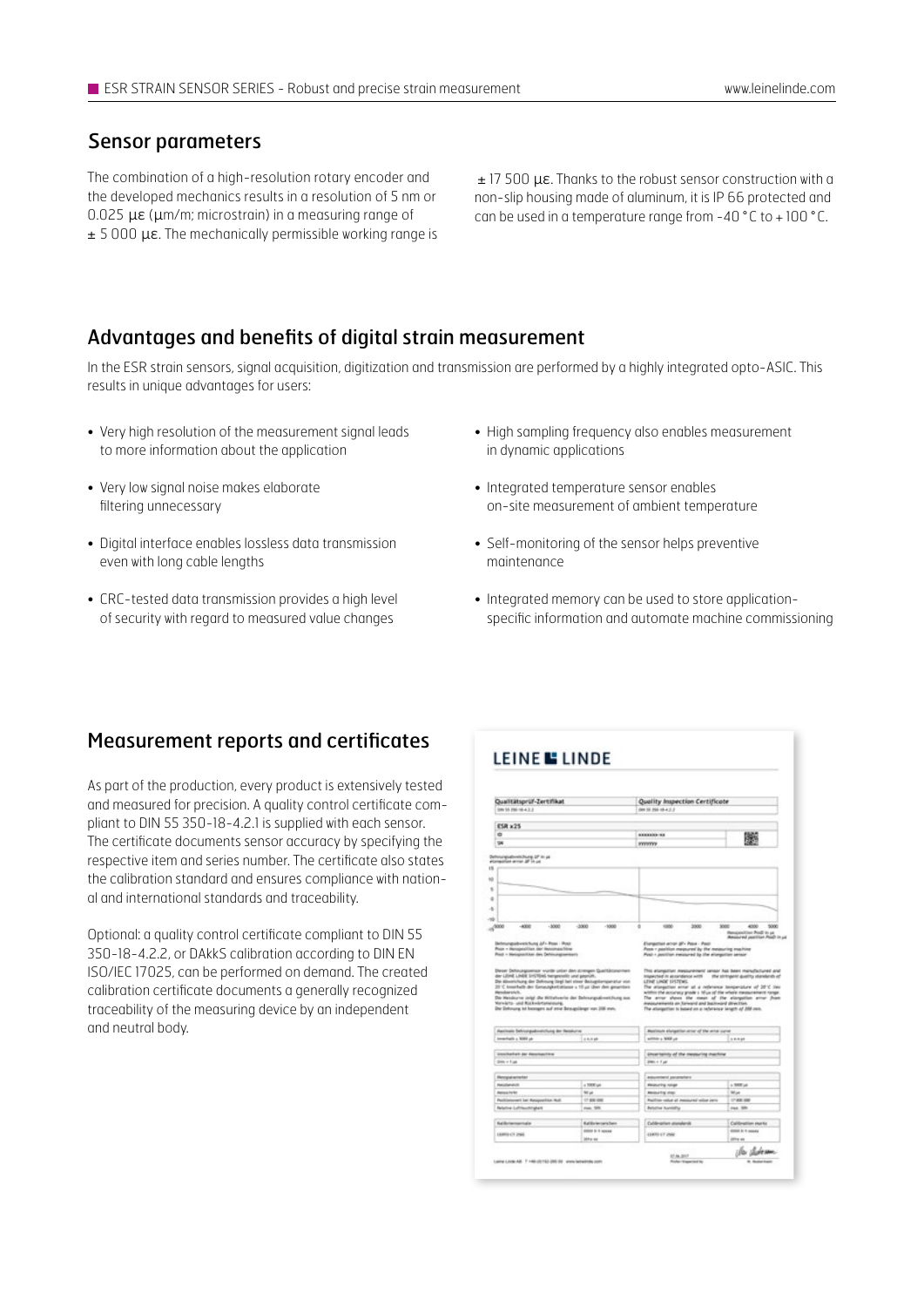#### Suitable for different needs

The ESR sensor measures strain and compression along a measuring axis. When transverse contraction occurs, the sensor is insensitive.

The sensor can be used for permanent or short-term measurement installations, depending on the user's needs. If there is a need for a movable installation, extra adapter sets can be ordered, and then the sensor can be either reused, or moved between the different installations.

The different sensor variants have different methods for fixation: adhesive, screw-on, or magnetic installation. All variants also come with a choice of material for the measurement arm, in order to enable passive temperature compensation. Glass fiber reinforce polymer (GFRP), austenitic steel, and carbon fiber reinforced polymer (CFRP), all have different coefficients of thermal expansion, see the table below.

### Easy alignment

The design as well as markings on the sensor enable a simple and accurate alignment of the sensor in the direction of measurement. The enclosed assembly aid serves to support the positioning of the measuring arm in the center of the measuring range.



- 1. Along the measurement axis, a distance of 200 mm is used as the reference for measurement.
- 2. The markings are used for alignment of the measurement axis (notch and bead principle).

## Sensor variants and accessories

| Material *<br>Variant                                         | GFRP<br>$8 \times 10^{-6}$ K                       | Austenitic steel<br>$16 \times 10^{-6}$ K | <b>CFRP</b><br>$1 \times 10^{-6}$ K |  |
|---------------------------------------------------------------|----------------------------------------------------|-------------------------------------------|-------------------------------------|--|
| <b>ESR 125</b><br>Adhesive installation                       | 1143902-01                                         | 1143902-02                                | 1143902-03                          |  |
| <b>ESR 225</b><br>Adhesive installation<br>(screw-on adapter) | 1221549-01<br>(including adapter)                  | 1221549-02<br>(including adapter)         | 1221549-03<br>(including adapter)   |  |
| ESR 225 - accessories                                         | Adapter set for adhesive installation 1225450-01   |                                           |                                     |  |
|                                                               | Template for adhesive installation 1222784-01      |                                           |                                     |  |
| <b>ESR 325</b><br>Screw-on installation<br>(screw-on adapter) | 1221551-01<br>(including adapter)                  | 1221551-02<br>(including adapter)         | 1221551-03<br>(including adapter)   |  |
| ESR 325 - accessories                                         | Adapter set for screw-on assembly 1225451-01       |                                           |                                     |  |
|                                                               | Drilling template for screw-on assembly 1223311-01 |                                           |                                     |  |
| <b>ESR 425</b><br>Magnet installation<br>(screw-on adapter)   | 1247400-01<br>(including adapter)                  | 1247400-02<br>(including adapter)         | 1247400-03<br>(including adapter)   |  |

2

\* Coefficient of thermal expansion of the ESR measurement section.